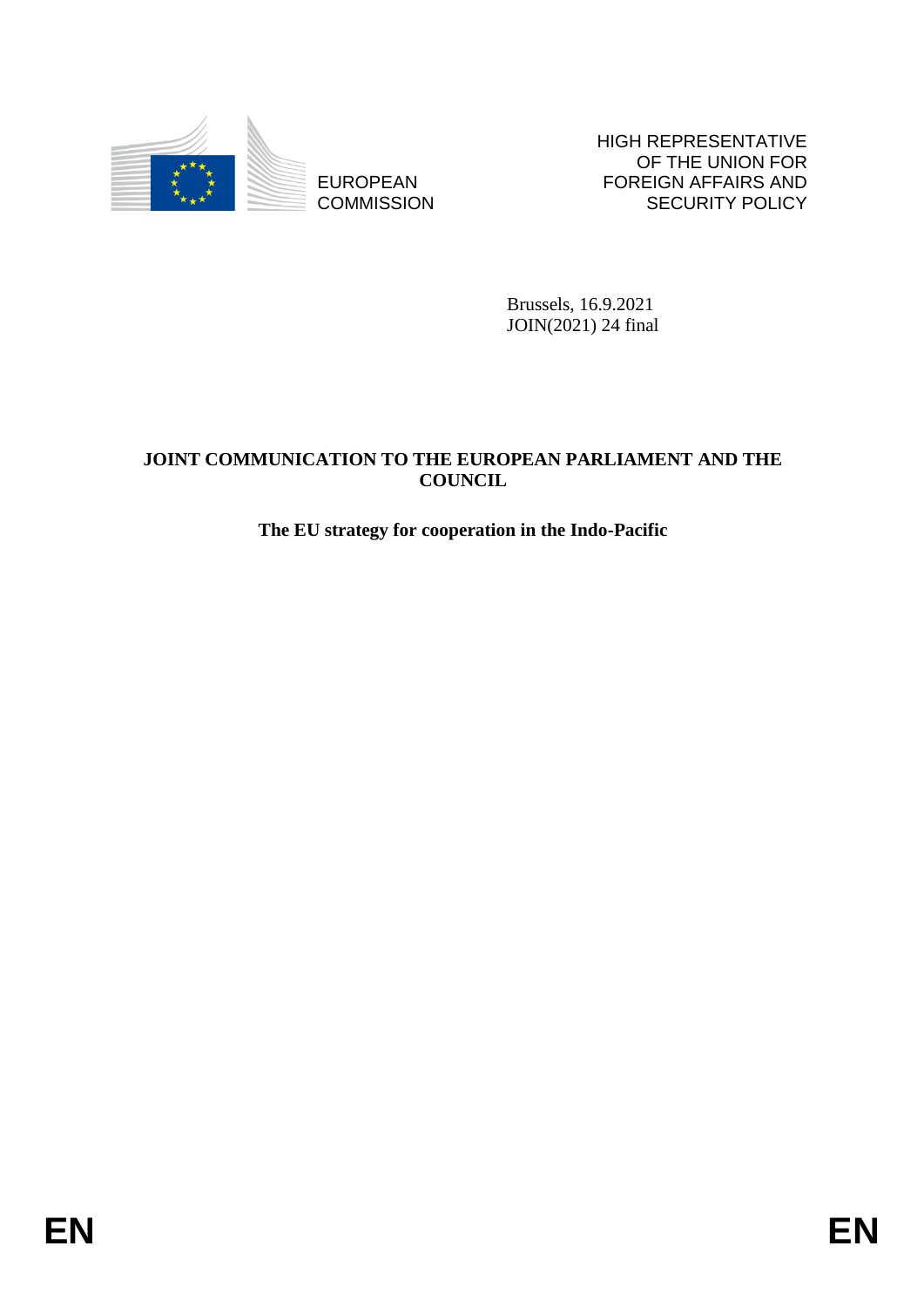## **JOINT COMMUNICATION TO THE EUROPEAN PARLIAMENT AND THE COUNCIL**

## **THE EU STRATEGY FOR COOPERATION IN THE INDO-PACIFIC**

#### **INTRODUCTION**

1

The Indo-Pacific – a vast region spanning from the east coast of Africa to the Pacific Island States – is increasingly strategically significant for Europe. The region's growing economic, demographic, and political weight makes it a key player in shaping the international order and in addressing global challenges. The **EU intends to increase its engagement with the region** to build partnerships that reinforce the rules-based international order, address global challenges, and lay the foundations for a rapid, just and sustainable economic recovery that creates long-term prosperity. This engagement will be based on promoting democracy, the rule of law, human rights, and universally agreed commitments such as the 2030 Agenda and its Sustainable Development Goals, and the Paris Agreement on Climate Change.

Building on EU Member States' renewed commitment to the region in the Council Conclusions of 19 April 2021, this Joint Communication sets out the EU Strategy for Cooperation in the Indo-Pacific by:

- Outlining the EU's rationale for strengthening its engagement in the Indo-Pacific;
- Presenting the EU's principles guiding its engagement with the Indo-Pacific;
- Setting out the EU's approach to partnership and cooperation in the region, and
- Detailing how the EU will pursue this vision in cooperation with partners.

# **1. THE EU'S RATIONALE: A STRONG BASIS FOR A MUTUALLY BENEFICIAL RELATIONSHIP**

The futures of the EU and the Indo-Pacific are inextricably linked given the interdependence of the economies and the common global challenges. The region includes seven G20 members - Australia, China, India, Indonesia, Japan, the Republic of Korea and the Republic of South Africa - as well as the Association of Southeast Asian Nations (ASEAN), an increasingly important partner for the EU. The region is home to three-fifths of the world's population, produces 60% of global GDP, contributed two-thirds of pre-pandemic global economic growth and is at the forefront of the digital economy. The EU outermost regions and overseas countries and territories, constitutionally linked to its Member States<sup>1</sup>, are an important part of the EU's approach to the Indo-Pacific.

**The EU and the Indo-Pacific are natural partner regions** in terms of trade and investment. The EU is the top investor, the leading provider of development cooperation, and one of the biggest trading partners in the Indo-Pacific region. Together, the Indo-Pacific and Europe account for over 70% of the global trade in goods and services, and over 60% of foreign direct investment flows. Trade exchanges between the Indo-Pacific and Europe are higher than between any other geographical regions in the world, with annual trade reaching EUR 1.5 trillion in 2019. The region is the second largest destination of EU exports and is home to

<sup>1</sup> La Réunion, Mayotte; French Southern and Antarctic Territories, New Caledonia, Wallis-and-Futuna, French Polynesia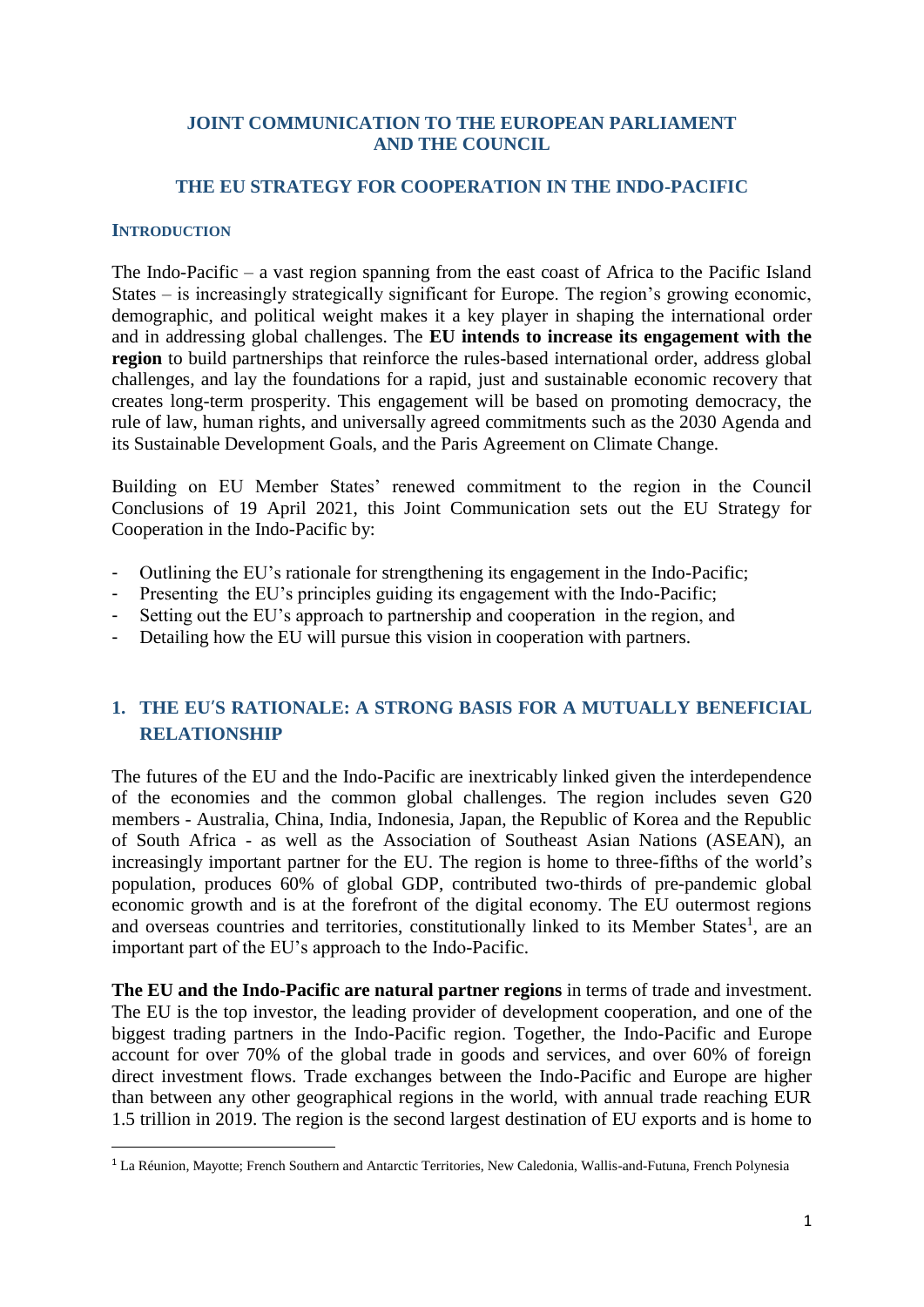four of the EU's ten biggest trading partners. The region hosts **major waterways** that are of vital importance to EU trade, including the Malacca Straits, the South China Sea, and the Bab el-Mandeb Strait.

The Indo-Pacific is both an important source of global environmental challenges as well as a potential beneficiary of their remedies. The share of the region in global carbon dioxide emissions has grown from 37% to 57% since 2000 and the region will account for more than 70% of growth in global energy demand by 2030. Climate change is expected to further increase pressure on marine biodiversity, natural resources and fish stocks, leading to changes in ecosystem dynamics. The Indo-Pacific region includes a number of marine biodiversity hotspots, such as the Coral Triangle which accounts for 76% of the world's coral species and sustains 120 million people living in the area. The South China Sea alone accounts for around 12% of the global fish catch and hosts more than half of the world's fishing vessels. Therefore, the region is vital for mitigating climate change and protecting our planet's delicate ecological balance.

In recent years, **geopolitical dynamics** in the Indo-Pacific have given rise to **intense competition**, including tensions around contested territories and maritime zones. There has been a significant **military build-up,** including by China, with the Indo-Pacific's share of global military spending increasing from 20% of the world total in 2009 to 28% in 2019. The display of force and increasing tensions in regional hotspots such as in the South and East China Sea and in the Taiwan Strait may have a direct impact on European security and prosperity. There is also an increase in hybrid threats, including on cyber security.

**Democratic principles and human rights** are also under threat from authoritarian regimes in the region, putting the region's stability at risk. Similarly, efforts to establish a global level playing-field based on transparent trade rules are increasingly undermined by unfair trade practices and economic coercion. These developments increase tensions in trade, supply and value chains. The COVID 19 pandemic has tested the resilience of economies, further exposed the interdependence of EU and Indo-Pacific partners, and highlighted that both gain resilience from open, diversified and undistorted access to world markets. Finally, the ongoing crisis in Afghanistan also demonstrates the direct impact that events in the region have on Europe's security.

In light of these factors, it is essential for the EU to **reinforce cooperation with Indo-Pacific partners**, including in bilateral, regional and multilateral contexts, and to promote the rulesbased international order and access to open markets and ensure a stable trading environment. This will entail a further deepening and diversification of trade and investment ties and collaboration to help accelerate the green and digital transitions. This engagement should contribute to strengthening Europe's strategic reach and security and to securing the resilience of its supply chains.

# **2. THE EU'S VISION: PRINCIPLES OF ENGAGEMENT WITH INDO-PACIFIC PARTNERS**

The EU's engagement with the Indo-Pacific region will be **principled and long-term**. It will seek to: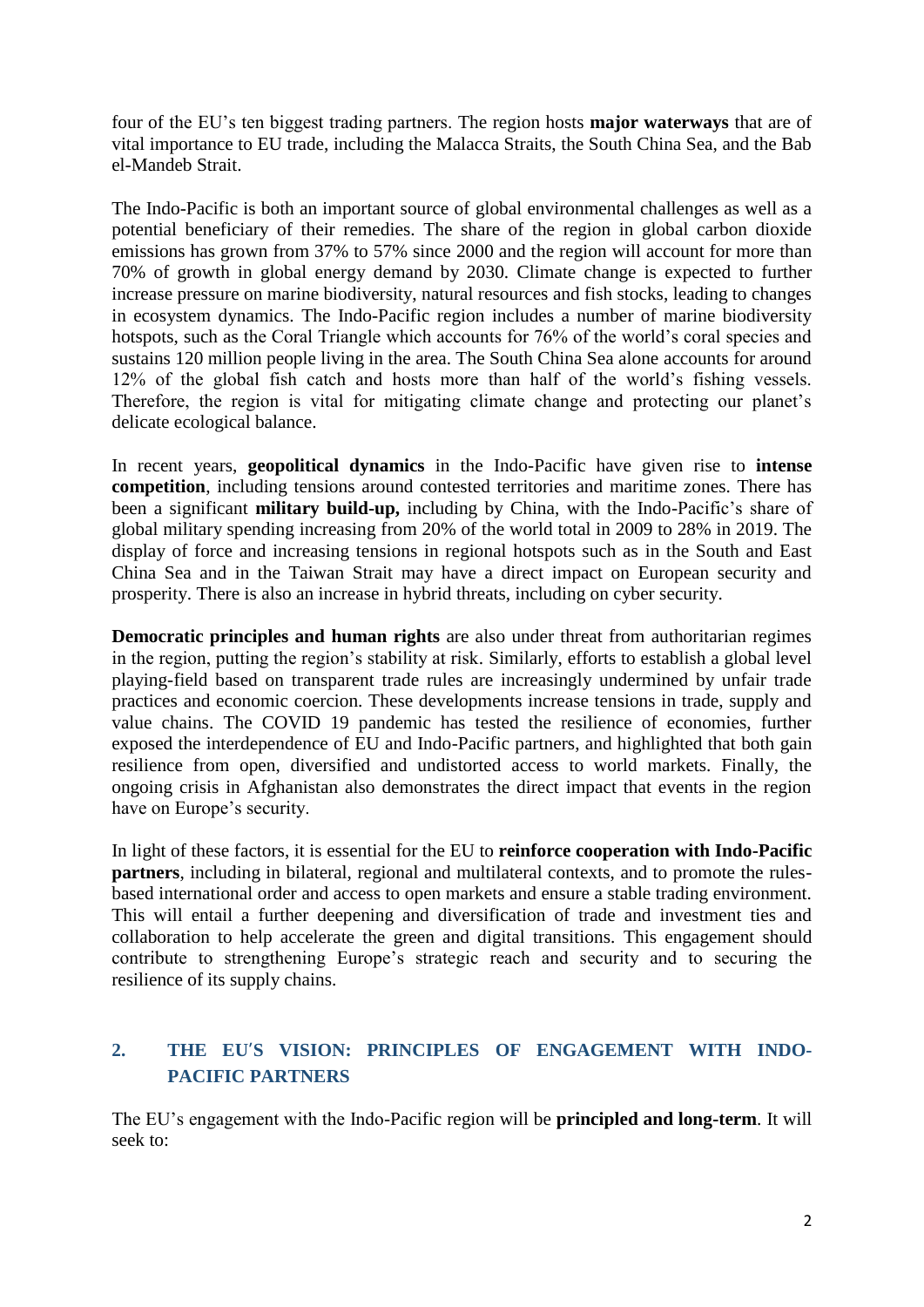- Solidify and defend the rules-based international order, by promoting inclusive and effective multilateral cooperation based on shared values and principles, including a commitment to respecting democracy, human rights and the rule of law.
- Promote a level playing field and an open and fair environment for trade and investment.
- Contribute to achieving the Sustainable Development Goals (SDGs), to addressing climate change and environmental degradation on land and in the ocean, and to supporting sustainable and inclusive socio-economic development.
- Engage in bilateral and multilateral cooperation with partners to meet the objectives of the Paris Agreement on Climate Change and the Convention on Biological Diversity (CBD)
- Pursue its long-standing multilateral and regional cooperation with the United Nations and Bretton Woods Institutions, as well as regional organisations such as ASEAN and the African Union in the Western Indian Ocean.
- Support truly inclusive policy-making and cooperation, where the voices of civil society, the private sector, social partners and other key stakeholders count.
- Establish mutually supportive trade and economic relations with the region that foster inclusive economic growth and stability, and promote and facilitate connectivity.
- Engage in the region as a partner in our efforts to raise awareness on the impact of global demographic trends.

The EU will remain a consistent defender of **human rights and democracy** and continue to use all tools at its disposal: political and human rights dialogues and consultations, trade preferences and the mainstreaming of human rights considerations in all EU policies and programmes. The EU will continue to use its restrictive measures (sanctions) regime against individuals, entities and bodies responsible for, involved in, or associated with serious human rights violations and abuses worldwide. In international fora, the EU will work with likeminded Indo-Pacific partners to push back any initiative that undermines the human rights enshrined in customary international law and in international human rights instruments.

As a priority, the EU will continue supporting women's and girls' full enjoyment of human rights and gender equality, empowering them for active involvement in civic and political decision-making, and working towards eliminating all forms of violence against them. The EU will also continue to support steps to combat all forms of discrimination<sup>2</sup>, the rights of ethnic and religious minorities, and to advocate the abolition of the death penalty that remains on the books in several Indo-Pacific countries. The EU will also promote decent work and respect of international labour standards of the ILO, with a view to eliminate child labour and forced labour in global supply chains.

Finally, the EU will continue to promote compliance with International Humanitarian Law. It will continue to advocate humanitarian access and to provide life-saving assistance to people in need. The EU will support durable solutions to large-scale and protracted refugee situations, like Afghanistan and the Rohingya crisis.

# **3. PARTNERSHIP AND COOPERATION**

<sup>1</sup> <sup>2</sup> Including on grounds of sex, racial or ethnic origin, religion or belief, disability, age or sexual orientation.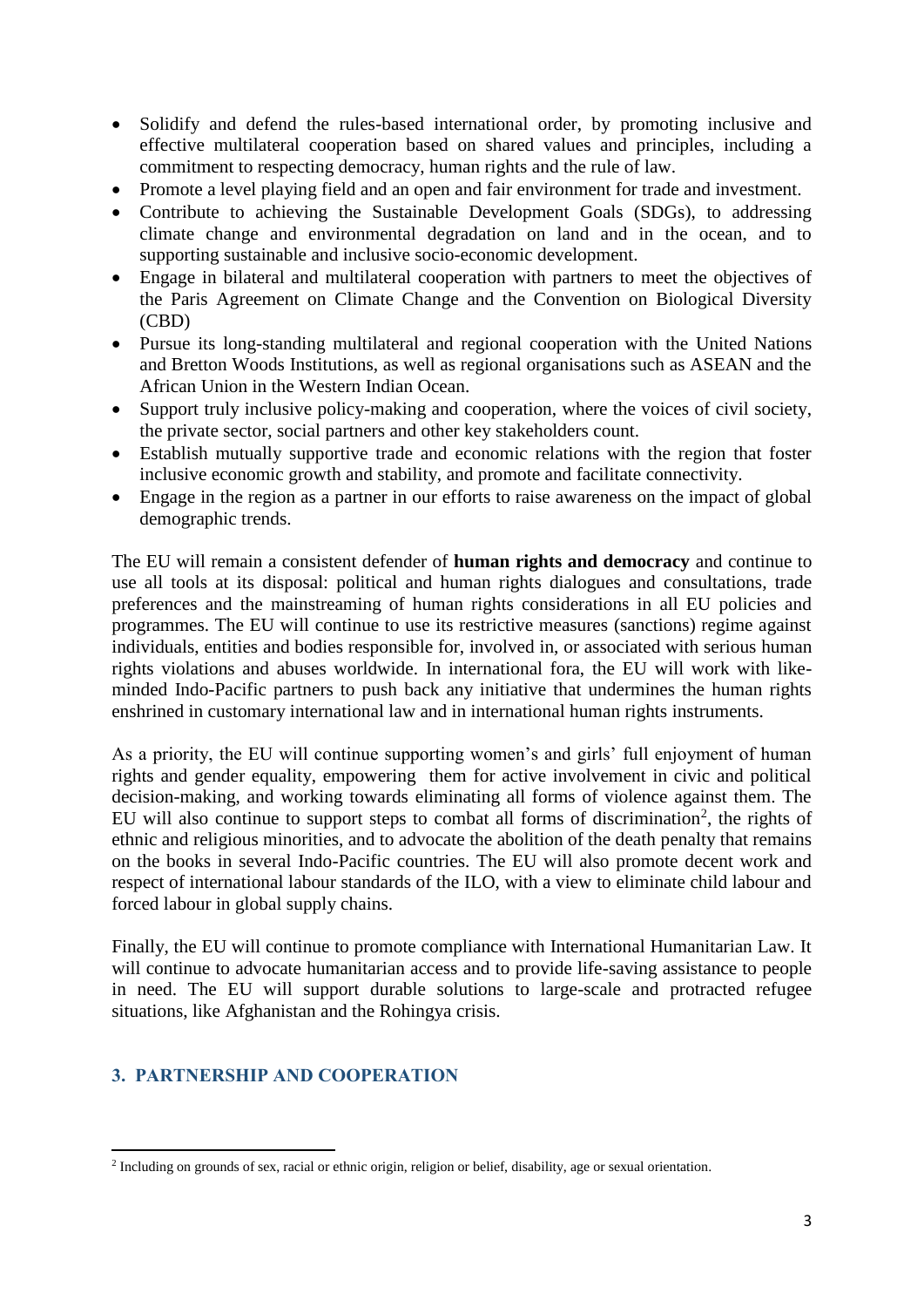The EU's relations with the Indo-Pacific region are based on historic, cultural and commercial ties, and decades of significant cooperation and assistance. In this context the EU will:

- Deepen its engagement and reinforce its role as a reliable partner bringing added value to long-standing relations with all its partners in the region.<sup>3</sup>
- Reinforce cooperation with multilateral and regional organisations such as ASEAN, as well as international financial institutions to promote effective rules-based multilateralism in the Indo-Pacific region.
- Undertake crisis management, conflict prevention and resilience building initiatives.
- Work together with Member States through a Team Europe approach with concrete initiatives at country and regional levels.

The EU has bilateral Partnership and Cooperation Agreements (PCAs) with many of its partners in the region, and has finalised negotiations for a new Partnership Agreement with the African, Caribbean, and Pacific (ACP) countries. It intends to conclude new PCAs with Thailand and Malaysia and to start PCA negotiations with the Maldives in the near future. The EU will also aim to deepen its engagement with **partners that already have Indo-Pacific approaches** of their own - ASEAN, Australia, India, Japan, New Zealand, the Republic of Korea, the United Kingdom and the United States. The EU would also be interested in engaging with the  $QUAD<sup>4</sup>$  on issues of common interest such as climate change, technology or vaccines.

The EU will also pursue its multifaceted engagement with **China<sup>5</sup>** , engaging bilaterally to promote solutions to common challenges, cooperating on issues of common interest and encouraging China to play its part in a peaceful and thriving Indo-Pacific region. At the same time, and working with international partners who share similar concerns, the EU will continue to protect its essential interests and promote its values while pushing back where fundamental disagreements exist with China, such as on human rights.

The EU intends to strengthen partnerships with all relevant actors in the Indo-Pacific, taking into consideration sub-regional dynamics and specificities.

#### *The Indian Ocean: a gateway for Europe into the Indo-Pacific*

**The Indian Ocean** is the principal passage for Europe to and from Indo-Pacific markets**.** Stability and freedom of navigation in this area are therefore vital. The EU is committed to supporting its partners in the Indian Ocean in dealing with the various challenges they face such as the intensifying effects of climate change, marine pollution and biodiversity loss or illegal, unreported and unregulated (IUU) fishing activities. To do so, the EU can already rely on a **strong network of partnerships<sup>6</sup>** .

**<sup>.</sup>** <sup>3</sup> See, inter alia, *Council Conclusions on an EU Strategy for Cooperation in the Indo-Pacific (19 April 2021), Joint Communication towards a Comprehensive Strategy with Africa (9 March 2020) Council Conclusions "The Horn of Africa: a geo-strategic priority for the EU (10 May 2020*. The *EU's Strategy for Connecting Europe and Asia* and the *Council Conclusions on Enhancing the EU's Security Cooperation in and with Asia*.

<sup>4</sup> The QUAD is a quadrilateral security dialogue between Australia, India, Japan and the United States.

<sup>5</sup> Joint Communication: EU-China; a Strategic Outlook, 12 March 2019,

<sup>6</sup> Examples of such partnerships include the African Union (AU), the Indian Ocean Commission, the Indian Ocean Rim Association, and the Southern African Development Community (SADC), the Common Market for Eastern and Southern Africa (COMESA), the East African Community (EAC), the Intergovernmental Authority on Development and the South Asian Association for Regional Cooperation.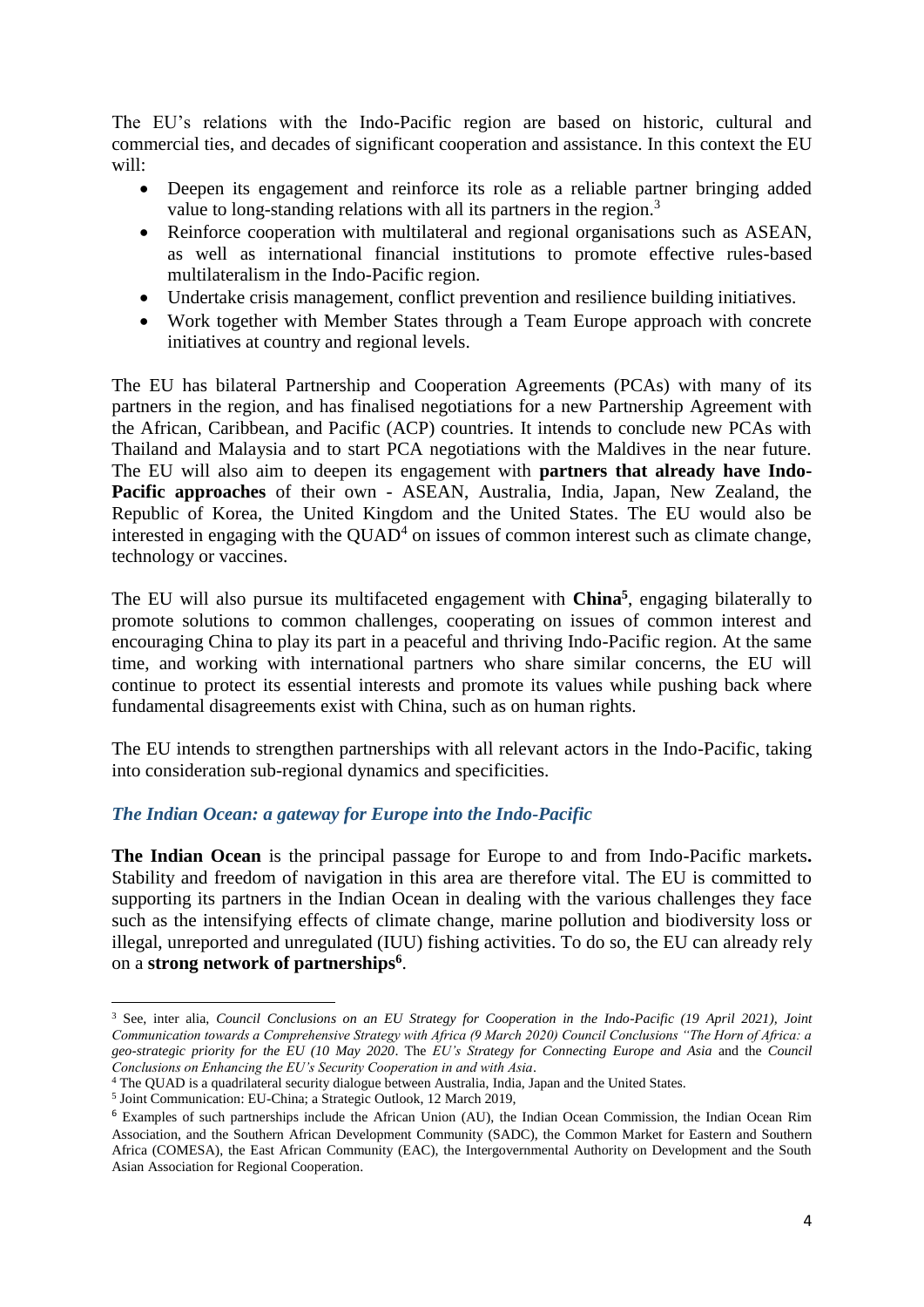The EU will work towards becoming a Regional Economic Communities partner, help efforts to strengthen the Indian Ocean Commission, continue to implement its Economic Partnership Agreements with its African partners in the region, and work towards a new Economic Partnership Agreement (EPA) with the East Africa Community.

## *The Centrality of ASEAN*

**The EU and ASEAN have developed a dynamic, multifaceted partnership** over more than 40 years. This strategic partnership covers political, security, economic, environmental, climate and socio-cultural issues as well as connectivity<sup>7</sup>.

The EU appreciates ASEAN's commitment to effective multilateralism and supports the **principle of ASEAN centrality**, its efforts to build a rules-based regional architecture, and the multilateral anchor that it provides. The EU also supports the ASEAN-led process towards an effective, substantive and legally binding Code of Conduct in the South China Sea, which should not prejudice the interests of third parties. EU-ASEAN cooperation also covers a wide range of security issues, including through the ASEAN Regional Forum (ARF).

## *Cooperation with partners in the Pacific*

The EU has a **long term partnership with the Pacific region,** which it seeks to reinforce through the Partnership Agreement with the Organisation of African, Caribbean and Pacific states that will succeed the Cotonou Agreement. Together with the EU's Economic Partnership Agreement with Pacific States, it will provide the basis for stronger political and strategic engagement based on common values and objectives.

In addition to its ACP partnerships, the EU maintains close relations and political dialogue with all **Pacific Island States** and cooperates closely with the Pacific Islands Forum, the Pacific Community and other members of the Council of Regional Organisations of the Pacific.

## **4. OUR PURSUIT OF THE VISION: SEVEN PRIORITY AREAS**

In the wake of the COVID-19 crisis, the EU will focus on creating the conditions for a sustainable and inclusive socio-economic recovery and will work actively with its partners in the following seven areas:

- Sustainable and inclusive prosperity;
- Green transition:
- Ocean governance;
- Digital governance and partnerships;
- Connectivity:

1

- Security and defence;
- Human security.

<sup>7</sup> https://www.consilium.europa.eu/nl/press/press-releases/2020/12/01/eu-asean-joint-ministerial-statement-on-connectivity/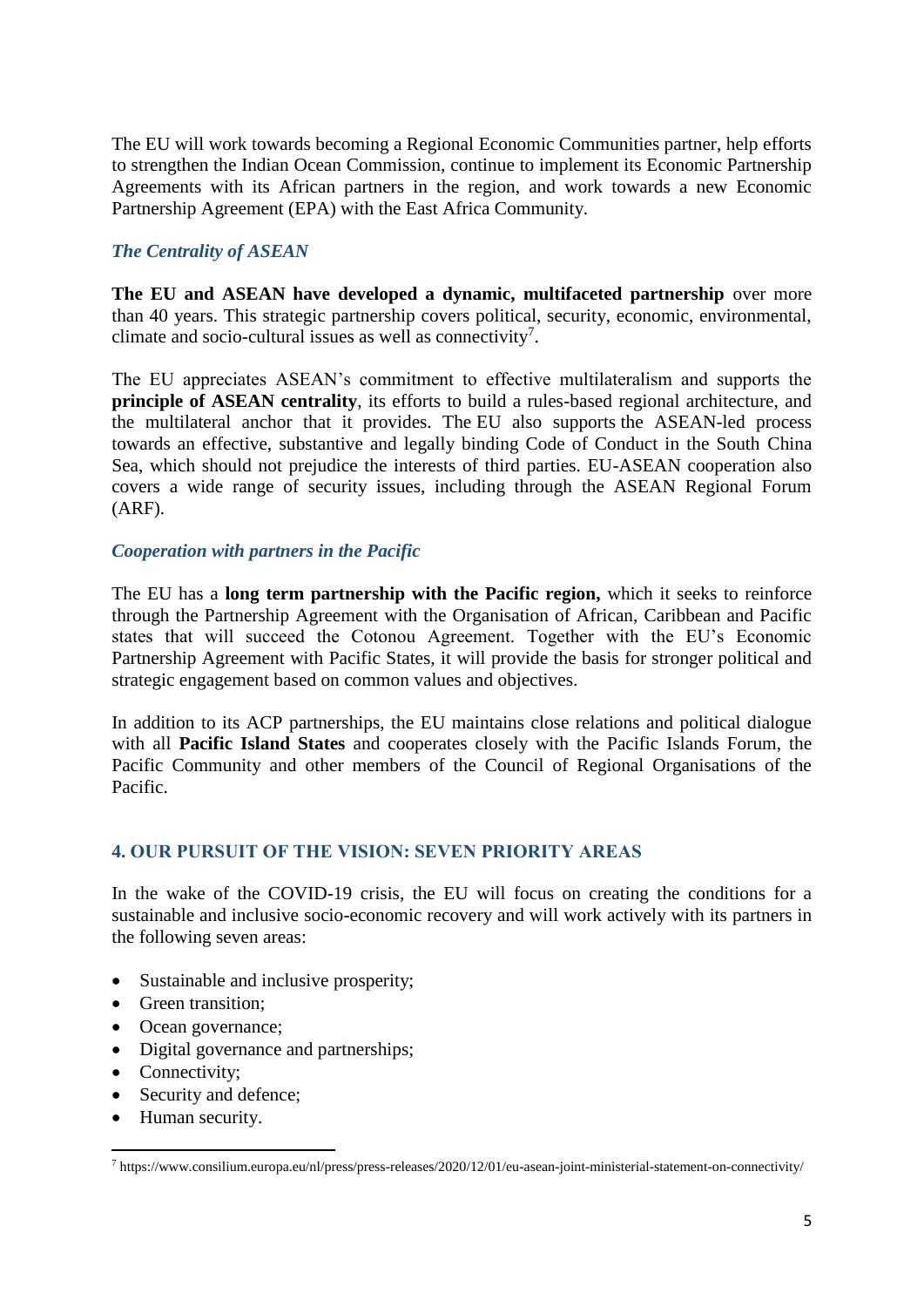#### **4.1 SUSTAINABLE AND INCLUSIVE PROSPERITY**

The COVID-19 pandemic has tested the resilience of societies, economies and supply chains. The EU and the Indo-Pacific region need to cooperate to "build back better". The **13th ASEM (Asia-Europe) Summit** to be held on 25-26 November 2021 will aim to propel the recovery in a green and sustainable manner. It will be bolstered by multilateral cooperation at the G20 level, and supplemented by bilateral macroeconomic dialogues with G20 regional partners. The EU will also seek to develop exchanges on macroeconomic issues with partners such as Indonesia and the ASEAN+3 Macroeconomic Research Office.

## *Resilient and Diversified Value Chains*

Resilient value chains are essential for the recovery. The EU will work with its Indo-Pacific partners to reinforce value chains by strengthening and diversifying trade relations, implementing existing **trade agreements,** finalising ongoing trade **negotiations** and developing cooperation in strategic sectors, including to address strategic dependencies in supply chains. For semiconductors, for example, it will do so with partners such as Japan, the Republic of Korea and Taiwan. The EU will also cooperate with partners to strengthen rules to protect international trade against unfair practices, such as industrial subsidies, economic coercion, forced technology transfers and intellectual property theft.

Decent work deficits and violations of fundamental labour rights will need to be addressed to make supply chains more sustainable and responsible. As a champion of **responsible business conduct**, the EU will aim to create a critical mass of countries supporting environmental, human and labour rights, due diligence and best practices.<sup>8</sup> Bilateral and multilateral efforts will be accompanied by EU initiatives under the European Green Deal to ensure responsible business conduct and support the fight against deforestation and biodiversity loss. The EU will also continue to promote the integration of developing and least-developed countries into regional and global value chains.

In order to reduce technical barriers to trade, the EU will work with likeminded Indo-Pacific partners on standard setting and other regulatory priorities, in compliance with WTO principles. The EU will also initiate regulatory cooperation in areas to support the green and digital transitions, as for example the EU and India agreed to do in May 2021.

In light of the fundamental role of the transport sector in securing **resilient supply chains** and promoting a **green socio-economic recovery,** a key objective of the EU will be to ensure the resilience of the Indo-Pacific region's transport systems against future crises. Cooperation to maintain and ensure **maritime security and freedom of navigation,** in accordance with international law and in particular the United Nations Convention on the Law of the Sea (UNCLOS), will be essential.

## *Building Blocks of our Trade Relationship*

<sup>1</sup> 8 Upcoming EU legislation on this issue will create the need to scale up the EU's "Responsible Supply Chains in Asia" project with China, Japan, Myanmar, the Philippines, Thailand and Vietnam. The EU and the UN are working with India, Indonesia, Malaysia, Myanmar, Sri Lanka and Thailand to promote the uptake of the UN Guiding Principles on Business and Human Rights in Asia.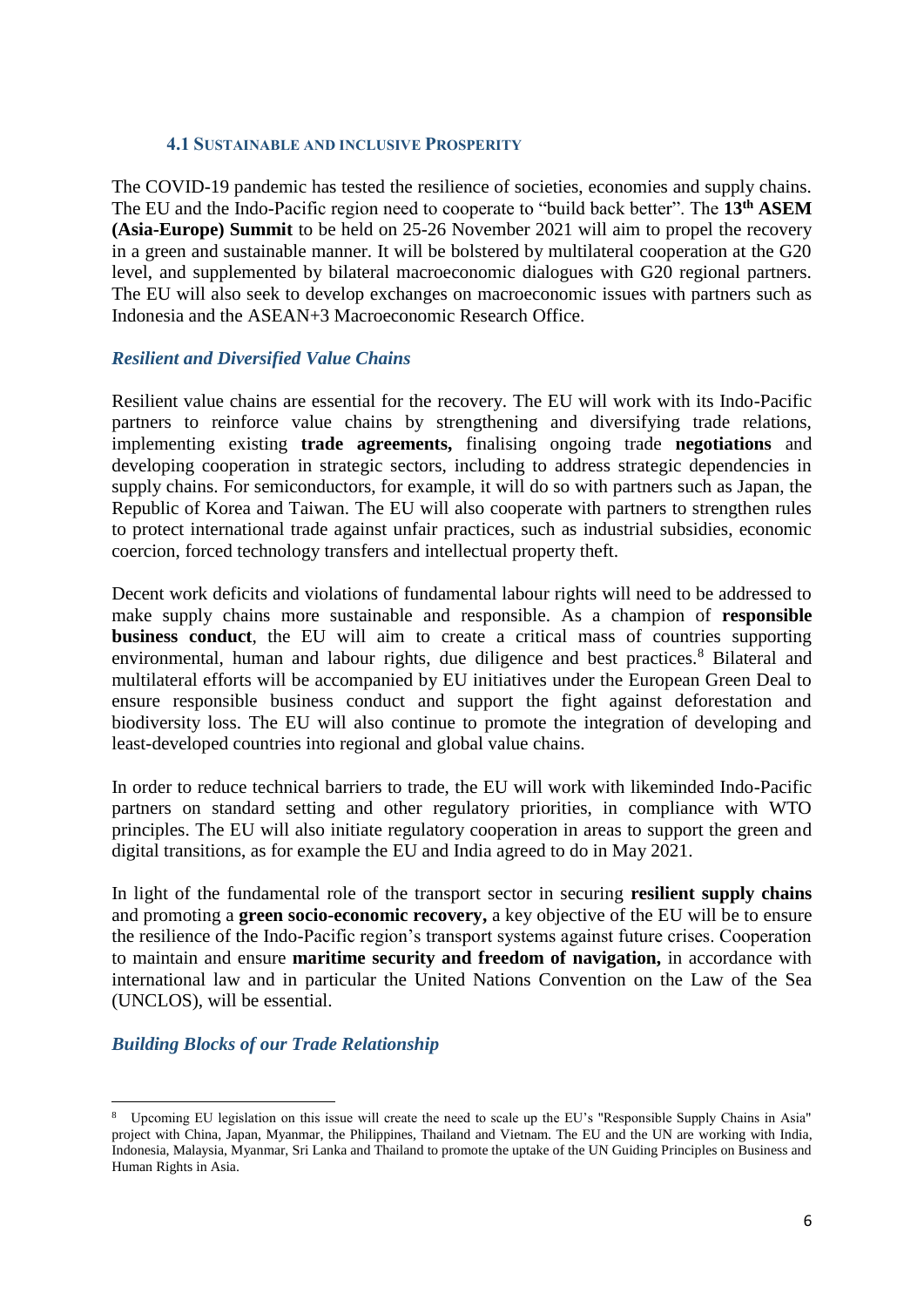The EU is committed to further engagement on open, sustainable and rules-based trade with partners in the Indo-Pacific region, including on building support for the modernization of the World Trade Organisation. Particular attention will be paid to implementing and enforcing the comprehensive **trade agreements** with Japan, the Republic of Korea, Singapore and Vietnam, and the Economic Partnership Agreement (EPA) with the Pacific States<sup>9</sup>, as well as the EU investment protection agreements with Singapore and Vietnam that are expected to enter into force in the coming years.

Progress in ratifying the Comprehensive Agreement on Investment (CAI), on which negotiations were concluded with China at the end of 2020, is in the EU's and China's mutual interest.

The EU will aim to conclude **trade agreements** with Australia and New Zealand, continue to work towards an agreement with Indonesia as well as an Economic Partnership Agreement with the East Africa Community. In May 2021, the EU and India agreed to resume trade negotiations and to launch negotiations for a separate investment protection agreement and for an agreement on geographical indications. Once concluded, these agreements will considerably enhance the EU-India trade and investment relationship. The EU will also pursue its deep trade and investment relationships with partners with whom it does not have trade and investment agreements, such as Taiwan.

In addition, the EU remains interested in further engaging with ASEAN and its member states, including through the possible resumption of trade negotiations with Malaysia, the Philippines and Thailand, once the conditions are right, and by the eventual negotiation of a region-to-region trade agreement.

Several Indo-Pacific countries benefit from EU tariff preferences under the **Generalised Scheme of Preferences** (**GSP**), facilitating access to EU markets. While the least developed countries in the region benefit from the duty-free, quota-free *Everything But Arms*  $\alpha$ arrangement<sup>10</sup>, Pakistan, the Philippines and Sri Lanka gain from the incentive arrangement for sustainable development and good governance (GSP+). These instruments have contributed considerably to the economic development of these countries, their respect for human and labour rights, and the protection of environment and improvements in governance.

#### **4.2 GREEN TRANSITION**

EU action in the Indo-Pacific is based on a long-term plan to work with partners to fight, mitigate and adapt to **climate change** and to counter biodiversity loss, pollution and other forms of environmental degradation. This will be achieved by tackling the drivers of these phenomena and by moving to a more circular economy.

As part of the strategy, the EU will:

**.** 

<sup>9</sup> The coverage of the existing EPA with the Pacific Island States (Papua New Guinea, Fiji, Samoa and Solomon Islands) is likely to extend to new members (Tonga, Timor-Leste and possibly Kiribati, Tuvalu and Vanuatu), and its scope is likely to be deepened to services and investment.

<sup>&</sup>lt;sup>10</sup> All countries categorised as Least Developed Countries by the UN qualify for the "Everything but Arms" scheme. In the Indo-Pacific region this concerns inter alia Bangladesh, Cambodia, Djibouti, Laos, Madagascar, Mozambique.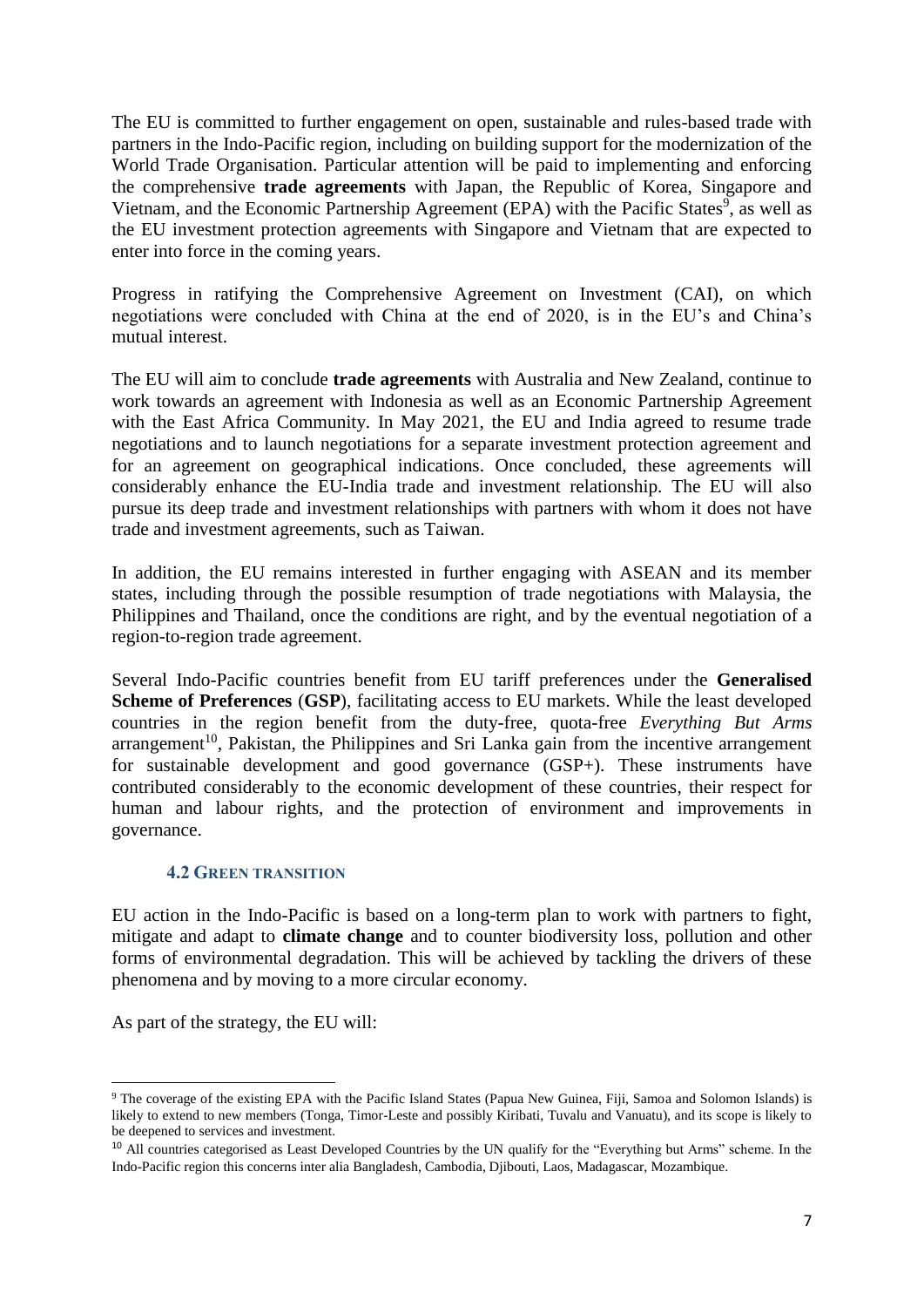- Conclude Green Alliances<sup>11</sup> with like-minded partners that have signed up to the goal of climate neutrality by 2050 and other ambitious climate and environmental objectives. The first such alliance was agreed with Japan in May 2021. The EU will also build **Green Partnerships** with other partners.
- Continue to use the **International Platform on Sustainable Finance<sup>12</sup>** to share best practices and seek common ground with like-minded partners on approaches and tools.
- **Engage with the largest emitting countries** or regional organisations that can play a decisive role in fighting climate change and promoting the global green transition.
- Continue to prioritise the transition away from coal in bilateral and multilateral engagements and international fora, including ending new coal investments, phase-out of unabated coal-fired power generation and coal mining, and engage on just transition with the partners in the region.
- Step up its work with the region to **protect biodiversity** and restore degraded ecosystems on land and in the oceans. This will include work with key partners on an ambitious post-2020 Global Biodiversity Framework.
- Cooperate to create the conditions for more circular-production models, more resilient supply chains between the EU and the region, and more responsible resource extraction
- Promote deforestation-free supply chains.
- Continue to promote enhanced regional and global action to tackle plastic pollution<sup>13</sup>, notably by cooperating with ASEAN, Japan and China.
- Continue high-level dialogues and other forms of engagement on environment in the region notably with ASEAN, Australia, China, India, Indonesia, Japan, Republic of Korea, South Africa and other partners showing interest.

The Neighbourhood, Development and International Cooperation Instrument (NDICI) – Global Europe<sup>14</sup>, has increased the spending target for actions focusing on fighting climate change to 30%. Around 35% of the **Horizon Europe** research programme will also be dedicated to climate action, offering significant cooperation opportunities for EU and Indo-Pacific partners to address climate change and biodiversity loss.

# *Clean Energy and Transport*

In this area, the EU intends to focus on:

- Mobilising energy dialogues, partnerships, and financial instruments for sustainable, secure and affordable energy.<sup>15</sup>
- Prioritising a just transition towards a decarbonised, integrated energy system that takes into account and mitigates the impact on more vulnerable countries and regions.

<sup>1</sup> <sup>11</sup> Green Alliances and Partnerships https://ec.europa.eu/international-partnerships/topics/green-deal en <sup>12</sup> Platform on Sustainable Finance [https://ec.europa.eu/info/business-economy-euro/banking-and-finance/sustainable](https://ec.europa.eu/info/business-economy-euro/banking-and-finance/sustainable-finance/overview-sustainable-finance/platform-sustainable-finance_en)[finance/overview-sustainable-finance/platform-sustainable-finance\\_en](https://ec.europa.eu/info/business-economy-euro/banking-and-finance/sustainable-finance/overview-sustainable-finance/platform-sustainable-finance_en)

<sup>&</sup>lt;sup>13</sup> Notably through the Re-thinking Plastics project

<sup>&</sup>lt;sup>14</sup> Regulation (EU) 2021/947 of the European Parliament and of the Council of 9 June 2021 establishing the Neighbourhood, Development and International Cooperation Instrument – Global Europe.

<sup>15</sup> Existing partnerships include projects such as the Turkmenistan–Afghanistan–Pakistan–India TAPI Pipeline and the Central Asia-South Asia CASA1000 energy project.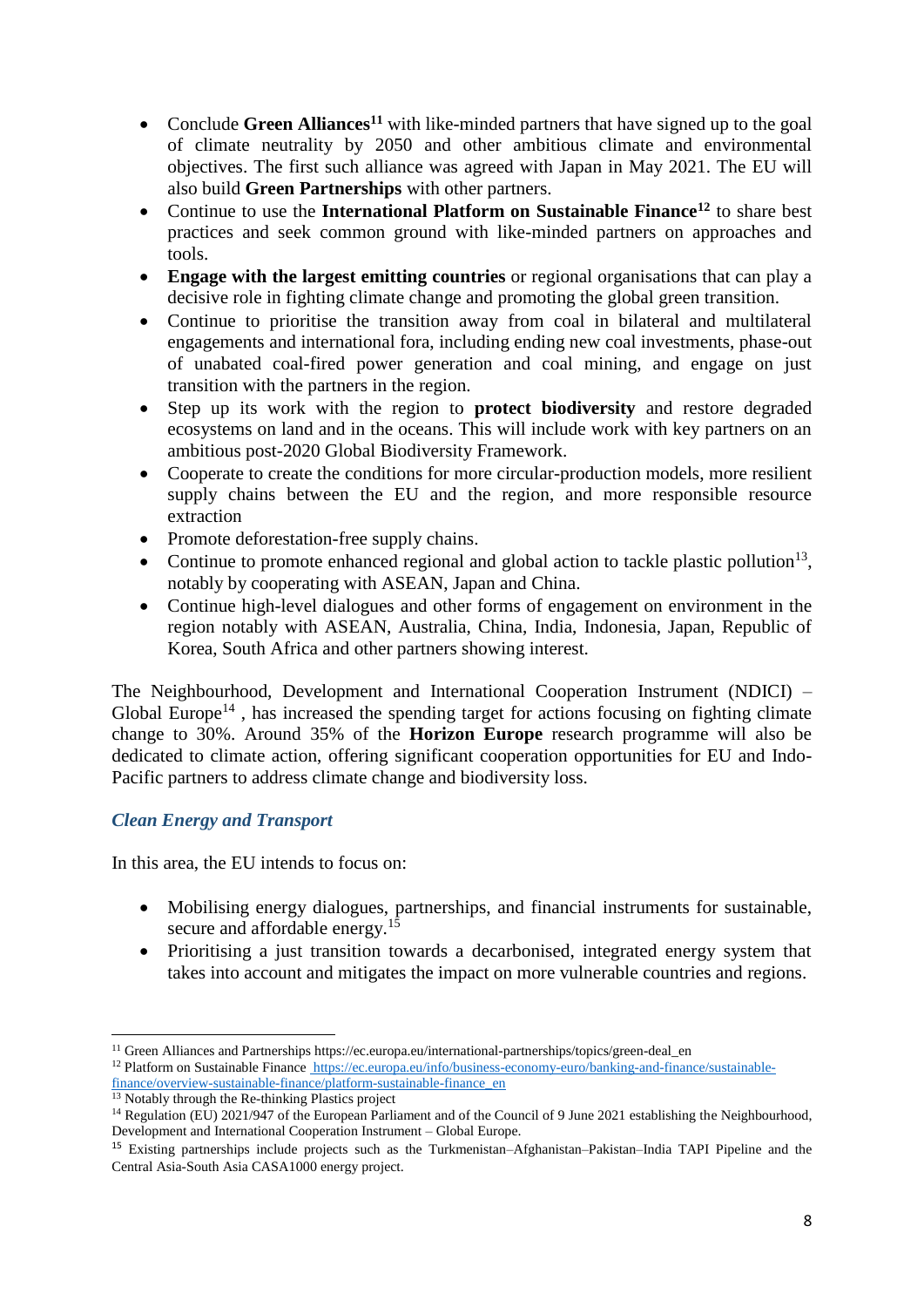- Continuing cooperation with Indo-Pacific partners on R&D on clean energy technology, including renewable hydrogen as a priority area, to enable a faster, cheaper and more efficient energy transition.<sup>16</sup>
- Boosting cooperation under the Global Covenant of Mayors for Climate and Energy, focusing on cities as drivers of climate action and clean energy transition, in order to double the number of signatories in the region (nearly 300 cities by 2023).
- Implementing its *Sustainable and Smart Mobility Strategy* to address the issues of decarbonisation and digitalisation with Indo-Pacific partners and at the International Civil Aviation Organisation (ICAO) and the International Maritime Organisation.
- Continuing its engagement with several Indo-Pacific economies on **digitalisation of transport,** as well as in the **rail sector**, in particular with regard to the deployment of the European Rail Traffic Management System.

## **4.3 OCEAN GOVERNANCE**

The EU will take forward action to strengthening ocean governance in the Indo-Pacific in full compliance with international law, in particular UNCLOS, and with the main objective to ensure the sustainable management of the ocean's resources and safeguarding biodiversity.<sup>17</sup> Through its various Sustainable Fisheries Partnership Agreements in the region<sup>18</sup> and its dialogues and working groups<sup>19</sup> on Illegal, Unreported and Unregulated (IUU) fishing, the EU will continue supporting Indo-Pacific partners in achieving reforms of fisheries management and control systems. This should improve fisheries compliance, and contribute to the conservation and sustainable management of marine biological resources across the region.

As the largest export market for seafood products from the Indo-Pacific region, the EU is an active member of several Regional Fisheries Management Organisations<sup>20</sup> which play a fundamental role in the sustainable management of fisheries resources. The EU also intends to become a member of the North Pacific Fisheries Commission. The EU will continue its efforts to increase the performance of these bodies and engage with like-minded partners within the RFMOs in the Indo-Pacific region to support them in delivering sustainable fisheries.

In addition, the EU will:

**.** 

- Help broker agreement at the Commission for the Conservation of Antarctic Marine Living Resources on the designation of three new Maritime Protected Areas (MPAs) in the Southern Ocean.
- Build capacity for better ocean governance by creating an international marine data network and a regional ocean forecasting system.
- Continue engaging with the region to promote better regional ocean governance, pollution prevention and marine conservation, notably by supporting the

<sup>&</sup>lt;sup>16</sup> The 2015 Mission Innovation (MI) framework has stimulated investments of over \$4.9 billion in clean energy innovation per year and over 70 new collaborations over the past 5 years, now focusing on innovation on shipping, hydrogen and power. 17 In line with the Joint Communication on International Ocean Governance JOIN(2016) 49 final

<sup>&</sup>lt;sup>18</sup> Cook Islands, Kiribati, Federated States of Micronesia, Solomon Islands, Madagascar, Mauritius, Mozambique and Seychelles. Discussions with other partners in the region will be pursued.

<sup>&</sup>lt;sup>19</sup> with Taiwan, Thailand, China, Thailand, Ghana, Korea, the US and Japan.

<sup>&</sup>lt;sup>20</sup> The Indian Ocean Tuna Commission, the Southern Indian Ocean Fisheries Organisation, the Western and Central Pacific Fisheries Commission and the South Pacific Regional Fisheries Management Organisation.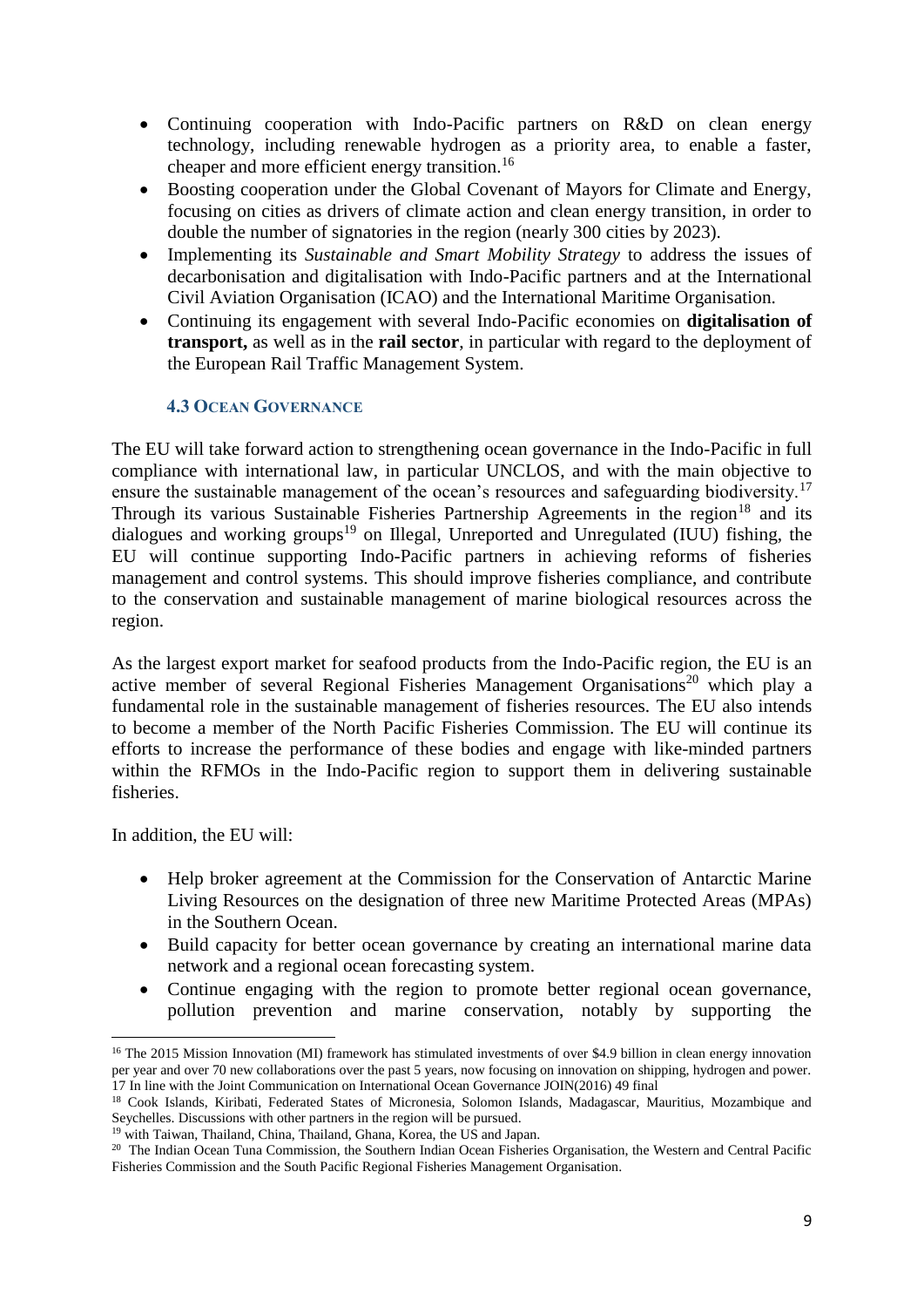implementation of relevant Regional Seas Conventions and Action Plans. The effective management of Marine Protected Areas will be ensured through initiatives like the EU-South East Asia twinning project.

- Continue its high-level dialogues on ocean affairs and fisheries with Australia, Indonesia, Japan, New Zealand as well as "Ocean Partnership" with China.
- Continue to play a key role as a **global maritime security provider** (see section 4.6).
- Promote living and working conditions of fishers in accordance with the labour standards of the ILO.

#### **4.4 DIGITAL GOVERNANCE AND PARTNERSHIPS**

In line with the Communication 2030 Digital Compass: the European way for the Digital Decade<sup>21</sup>, the EU will seek to enhance its international **digital partnerships** in the Indo-Pacific region and set up new ones. These partnerships aim to enhance technical, policy and research cooperation with partners on infrastructures, digital transformation of business and public services, and skills development, also with a view to facilitating digital trade. They will allow the EU and like-minded partners to ensure the development of standards for emerging technologies, including in areas like artificial intelligence, in line with democratic principles and fundamental rights. They will be underpinned by a toolbox, drawing on regulatory cooperation, capacity building and skills, and investment in international cooperation and research partnerships.

In the most advanced cases, the EU will seek to formalise such partnerships through **Digital Partnership Agreements** to be negotiated with like-minded partners in the Indo-Pacific. Such agreements would expand the bilateral trade and investment relationship by enhancing cooperation on and interoperability of standards for emerging technologies, such as Artificial Intelligence, based on democratic principles and fundamental rights, building more resilient technology supply chains, supporting values-based innovation and facilitating business opportunities for start-ups and SMEs. They would enable deepened cooperation on data governance, trusted flows and data-based innovation. They would complement ongoing negotiations on e-commerce within the World Trade Organisation on specific issues that are relevant for the facilitation of digital trade. At an initial stage, the EU proposes to explore the launch of negotiations with **Japan<sup>22</sup>** , **Republic of Korea** and **Singapore.**

The digital partnership between the EU and **India** was strengthened in May 2021 with an agreement to deepen cooperation on emerging technologies, ranging from Artificial Intelligence to High Performance Computing and from Quantum Technologies to secure 5G technology and public sector digitalisation.

In the years ahead, the EU will enhance its cooperation with ASEAN by supporting the **ASEAN Digital Masterplan 2025**. The EU is considering proposing an EU-ASEAN approach covering digital connectivity and science, research, technology and investment in innovation.

**.** 

<sup>&</sup>lt;sup>21</sup> 2030 Digital Compass: the European way for the Digital Decade: *Digital decade (europa.eu)* 

 $22$  At the Summit held in May 2021, the EU and Japan set out to strengthen their Digital Partnership by agreeing to a cooperation roadmap for expanding cooperation on 6G, standardisation, Artificial Intelligence, block chain, quantum technology or cyber security, as well as to cooperate towards more resilient supply chains for semiconductors, and to explore cooperation on innovation in advanced semiconductors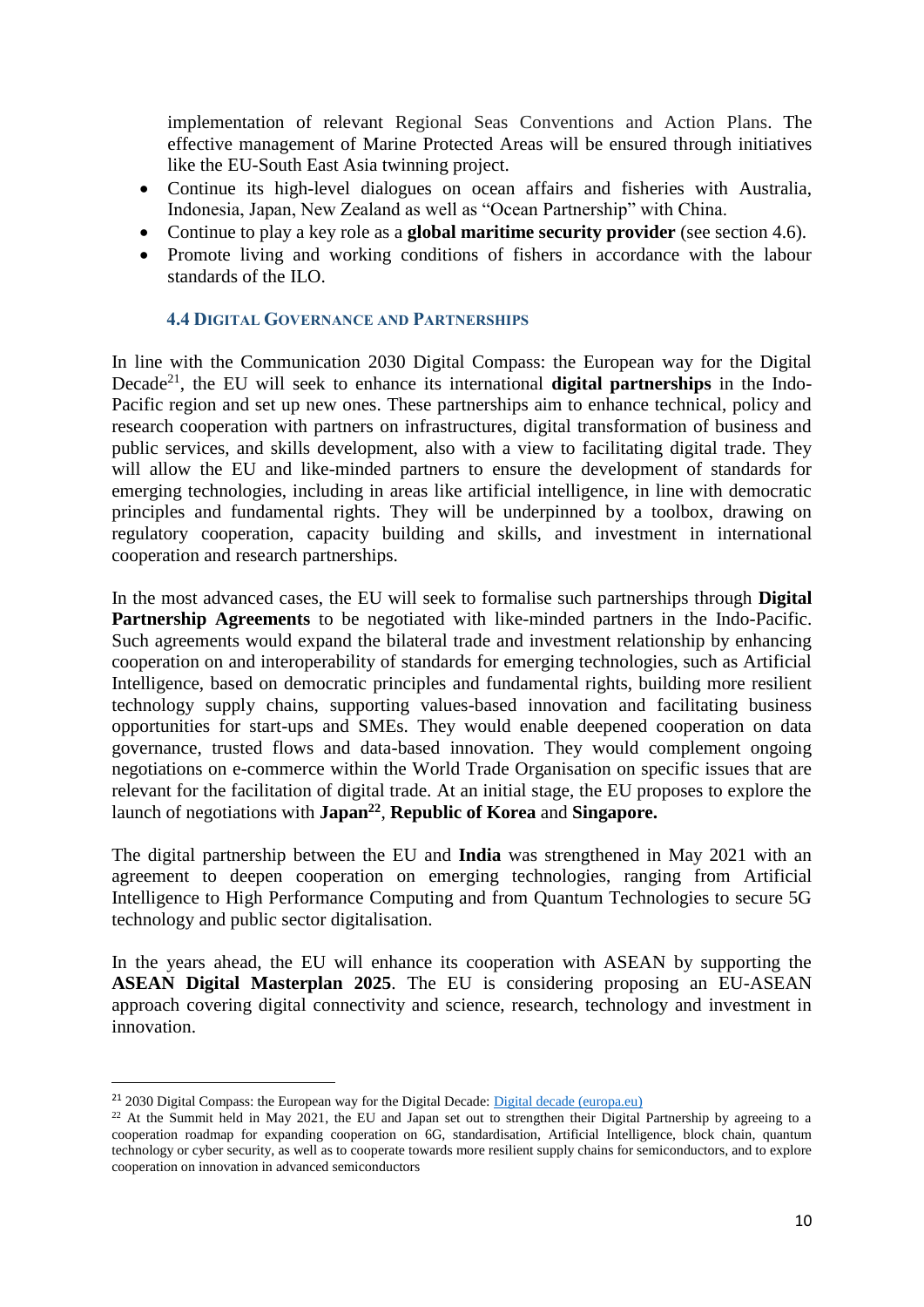The EU will also continue its engagement in the region to promote convergence between data protection regimes to ensure safe and free data flows, both within the region and beyond, including with the EU. This includes actively engaging with key partners to reach an "**adequacy** finding", where the conditions are met. This has already yielded results, such as the creation of the world's largest area of free and safe data flows between the EU and **Japan** in 2019 and the conclusion of adequacy talks with the **Republic of Korea** in 2021. In addition, important work is ongoing with **New Zealand** to ensure the continuity of the adequacy decision adopted under the EU's previous data protection regime. Other partners such as **India, Indonesia, Sri Lanka, Taiwan and Thailand** have adopted, or are putting in place, modern data protection laws. This could possibly pave the way for future adequacy talks. The EU is also stepping up its dialogue with regional organisations and networks such as **ASEAN** that are playing an increasing role in shaping common data protection standards.

#### *Research and Innovation*

International cooperation on research and innovation is crucial for the green and digital transitions and for promoting growth, prosperity and social well-being. Cooperation with partners in the Indo-Pacific will be promoted under '**Horizon Europe**', in line with the EU's Global Approach<sup>23</sup> to Research and Innovation. It will be based on the principle of openness, balanced with greater levels of reciprocity and seeking a level-playing field based on respect for fundamental principles such as academic freedom, gender equality, ethics, integrity and inclusiveness of research, open science and evidence-based policy-making.

The Horizon Europe programme offers the possibility for partners sharing common values to become **associated**, in order enable more systemic joint Research and Innovation opportunities. Informal discussions have started with Australia, Japan, the Republic of Korea, New Zealand and Singapore. The EU will also continue to promote cooperation in **human capital development**, including training and **mobility of researchers** through the Marie Skłodowska-Curie Actions programme. Scientific cooperation and development of collaborative regional activities is also part of the EU-ASEAN partnership.

## *Education*

**.** 

**EU investments in education** will be increased to at least 10% of the Neighbourhood, Development and International Cooperation Instrument (NDICI) – Global Europe<sup>24</sup> with a view to strengthening education systems. The recent Team Europe pledge of EUR 1.7 billion to the Global Partnership on Education will translate into increased funding for primary and secondary education, as well as Technical and Vocational Education and Training.

The new **Erasmus+ programme** will also provide continued opportunities for **academic exchanges** of students and teachers between the Indo-Pacific region and Europe, in key policy areas linked to the green and digital transitions in particular.<sup>25</sup>

<sup>&</sup>lt;sup>23</sup> Global Approach to International Cooperation on Research and Innovation

<sup>&</sup>lt;sup>24</sup> Regulation (EU) 2021/947 of the European Parliament and of the Council of 9 June 2021 establishing the Neighbourhood, Development and International Cooperation Instrument – Global Europe

<sup>&</sup>lt;sup>25</sup> Over the 2014-2020 period, Erasmus+ allowed more than 18 000 exchanges of students and teachers between the Indo-Pacific region and Europe, with two thirds of the beneficiaries coming from the Indo-Pacific region to Europe.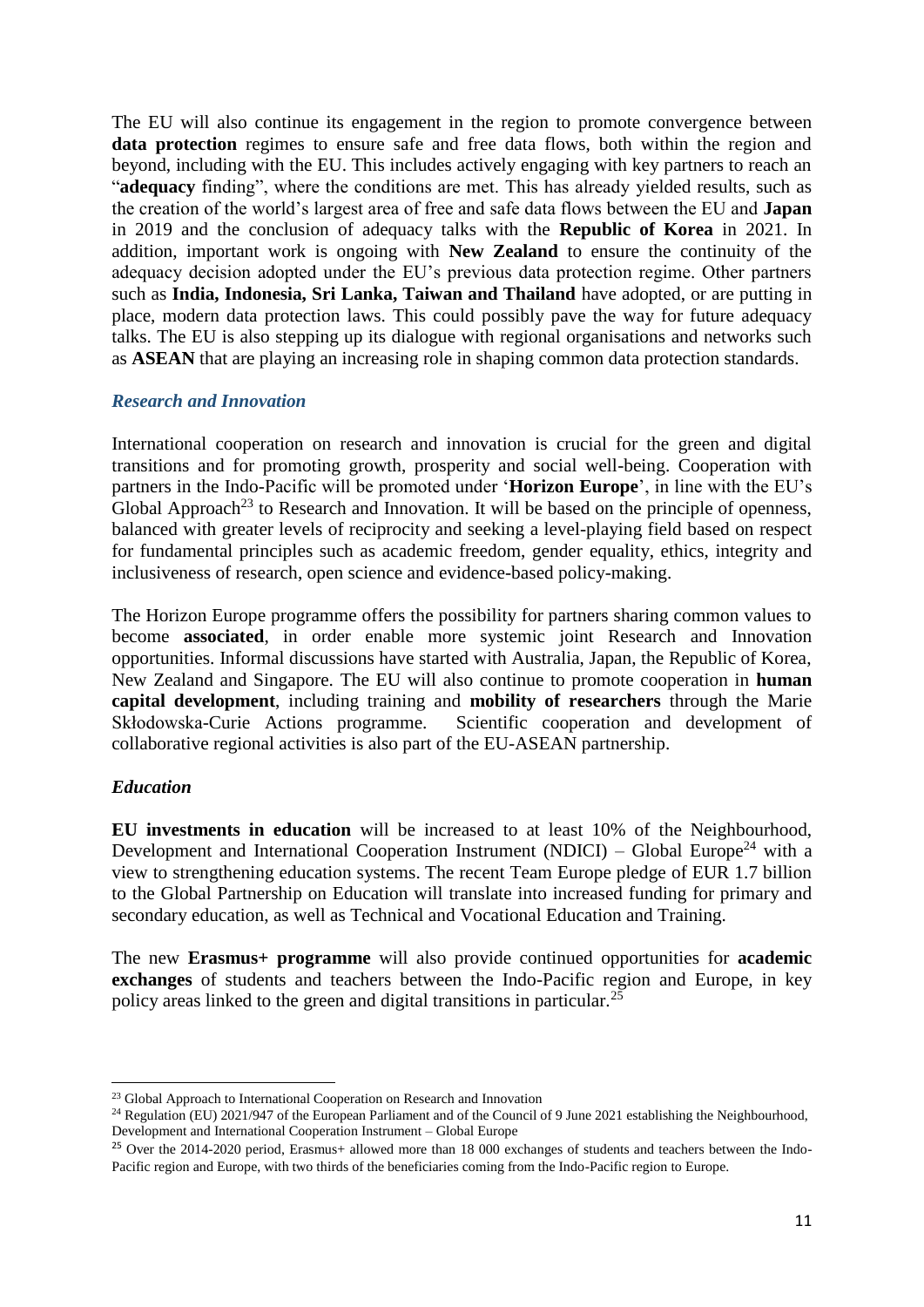## **4.5 CONNECTIVITY**

The EU will aim to promote all dimensions of connectivity with Indo-Pacific partners. The principles of the EU's approach<sup>26</sup> (sustainable, comprehensive and rules-based) are a core part of this Indo-Pacific Strategy.

Full partnership between the EU and its Member States will be crucial in developing this cooperation**.** The EU will promote investments in digitalisation and better connect Europe to its partners in the Indo-Pacific, including by means of Team Europe initiatives and in line with the March 2021 EU Declaration on "European Data Gateways"<sup>27</sup>. This will be achieved in part by helping partners to put in place a **regulatory and policy environment** that will attract private and public investment, level the playing field, ensure the fulfilment of sustainability criteria and the adoption of international standards and principles.

Mobilising private investment will need to involve Member States' public banks and export credit agencies, in partnership with the EU's private sector and EU institutions. Where appropriate, and in addition to the Neighbourhood, Development and International Cooperation Instrument (NDICI) – Global Europe, complementarity will be sought with other EU instruments such as 'Connecting Europe Facility', 'Horizon Europe' or InvestEU, along with resources and technical assistance from the European Investment Bank, the European Bank for Reconstruction and Development and International Financial Institutions.

The EU's first two "**Connectivity Partners",** Japan and India, are core Indo-Pacific partners, as is **ASEAN**, with which the EU agreed a joint Ministerial Declaration on Connectivity in December 2020. The EU will seek to collaborate with these partners on joint projects, while seeking increased collaboration with other regional partners such as Australia and the Republic of Korea as well as with international actors such as the United States and Canada, both multilaterally (G7/G20) and bilaterally. The conclusion of the negotiations on the **ASEAN-EU Comprehensive Air Transport Agreement (CATA),** the first such region-toregion agreement, encompassing 37 countries, shows the EU's determination to deepen connectivity with this region.

The EU will further:

- strengthen relations at the highest technical level through its **Transport Dialogues** with partners in the region, such as ASEAN, Singapore and Japan, and shortly with the Republic of Korea and Australia;
- continue to fund sector-specific technical cooperation such as Aviation Partnerships with a number of Asian regions;
- Continue the EU bilateral maritime transport and security dialogues with strategic partners.
- Pursue space dialogues, including a security component where appropriate, and establish new exchanges with partners in the region.

**Further efforts will be made to engage on connectivity with partners and regional organisations** in East Africa and the Western Indian Ocean, to ensure greater alignment with

<sup>1</sup> <sup>26</sup> As set out in the 2018 Communication on EU-Asia Connectivity.

<sup>&</sup>lt;sup>27</sup> European Data Gateways Declaration: [digital\\_day\\_2021\\_data\\_gateways\\_declaration\\_E5DAD6A3-ECB7-0A42-](file:///C:/Users/audazgd/Downloads/digital_day_2021_data_gateways_declaration_E5DAD6A3-ECB7-0A42-CB1F162C9F47AC25_74941%20(3).pdf) [CB1F162C9F47AC25\\_74941 \(3\).pdf](file:///C:/Users/audazgd/Downloads/digital_day_2021_data_gateways_declaration_E5DAD6A3-ECB7-0A42-CB1F162C9F47AC25_74941%20(3).pdf)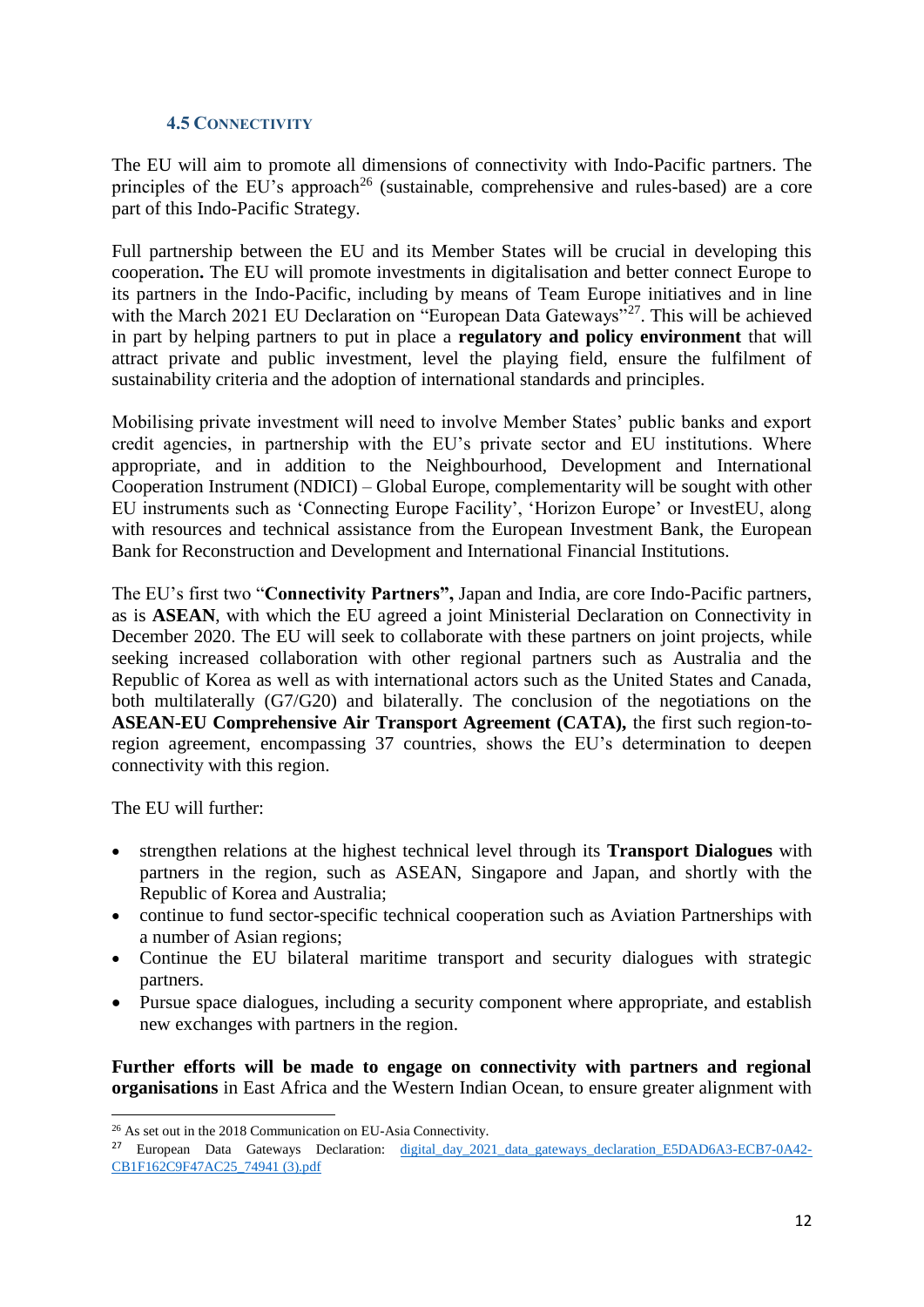infrastructure priorities endorsed by the African Union for 2021-2030. The Pacific Community should also benefit from closer ties. The EU will seek complementarity with existing regional initiatives in South Asia.<sup>28</sup> More broadly, the EU will seek synergies on north-south links in the region, and will continue to participate in the ASEM sustainable connectivity framework.

#### **4.6 SECURITY AND DEFENCE**

The EU seeks to promote an open and rules-based regional security architecture, including secure sea lines of communication, capacity-building and enhanced naval presence in the Indo-Pacific in accordance with the legal framework established by the UNCLOS.

The EU and the Indo-Pacific partners face increasingly similar security challenges and threats.<sup>29</sup> The EU has expanded its security engagement with partners by deploying overseas missions and operations in the framework of the Common Security and Defence Policy (**CSDP**) including, in 2005, a civilian mission to monitor the Aceh Peace Process in Indonesia, which was conducted with five ASEAN partners: Malaysia, Thailand, Brunei, Singapore and the Philippines. The EU currently has **18 civilian and military missions** worldwide, including the EU naval operation **EUNAVFOR Somalia - Operation Atalanta**  in the Indian Ocean, as well as **EUTM Mozambique**.

## *Naval Presence*

Over the past year, EU Naval Force Somalia (EU NAVFOR) – Operation Atalanta conducted successful **joint naval activities** with Indo-Pacific partners, including Japan, Pakistan, India and Djibouti. The EU will seek to conduct **more joint exercises and port calls** with Indo-Pacific partners, including multilateral exercises, to fight piracy and protect freedom of navigation while reinforcing EU naval diplomacy in the region.

Given the importance of a meaningful European naval presence in the Indo-Pacific, the EU will explore ways to ensure enhanced **naval deployments** by its Member States in the region. Taking into account the lessons learned from the first assessment of the EU **Coordinated Maritime Presences (CMP) concept<sup>30</sup>, the EU will assess the opportunity of establishing Maritime Areas of Interest in the Indo-Pacific** and engage with partners in the region, including by exploring the possibility for them to be associated with this initiative.

## *Maritime Security Capacity-Building*

The EU will continue to implement its programme to promote Regional Maritime Security for the partners of the Western Indian Ocean, and also seek to **extend** its **Critical Maritime Routes in the Indian Ocean** (CRIMARIO) **capacity-building project to the Southern Pacific**, and increase synergies with likeminded partners. It will build maritime capacity against drug trafficking, human trafficking and wildlife crime, and also illicit financial flows

 $\overline{a}$ <sup>28</sup> Including the South Asia Regional Infrastructure Connectivity Initiative, the Bay of Bengal Initiative for Multi-Sectoral Technical and Economic Cooperation, and the Coalition for Development of Resilient Infrastructure.

<sup>&</sup>lt;sup>29</sup> May 2018 Council conclusions on the Enhanced EU Security Cooperation in and with Asia.

<sup>30</sup> [https://www.consilium.europa.eu/en/press/press-releases/2021/01/25/gulf-of-guinea-council-conclusions-launching-the](https://www.consilium.europa.eu/en/press/press-releases/2021/01/25/gulf-of-guinea-council-conclusions-launching-the-pilot-case-for-the-coordinated-maritime-presences-concept/)[pilot-case-for-the-coordinated-maritime-presences-concept/](https://www.consilium.europa.eu/en/press/press-releases/2021/01/25/gulf-of-guinea-council-conclusions-launching-the-pilot-case-for-the-coordinated-maritime-presences-concept/)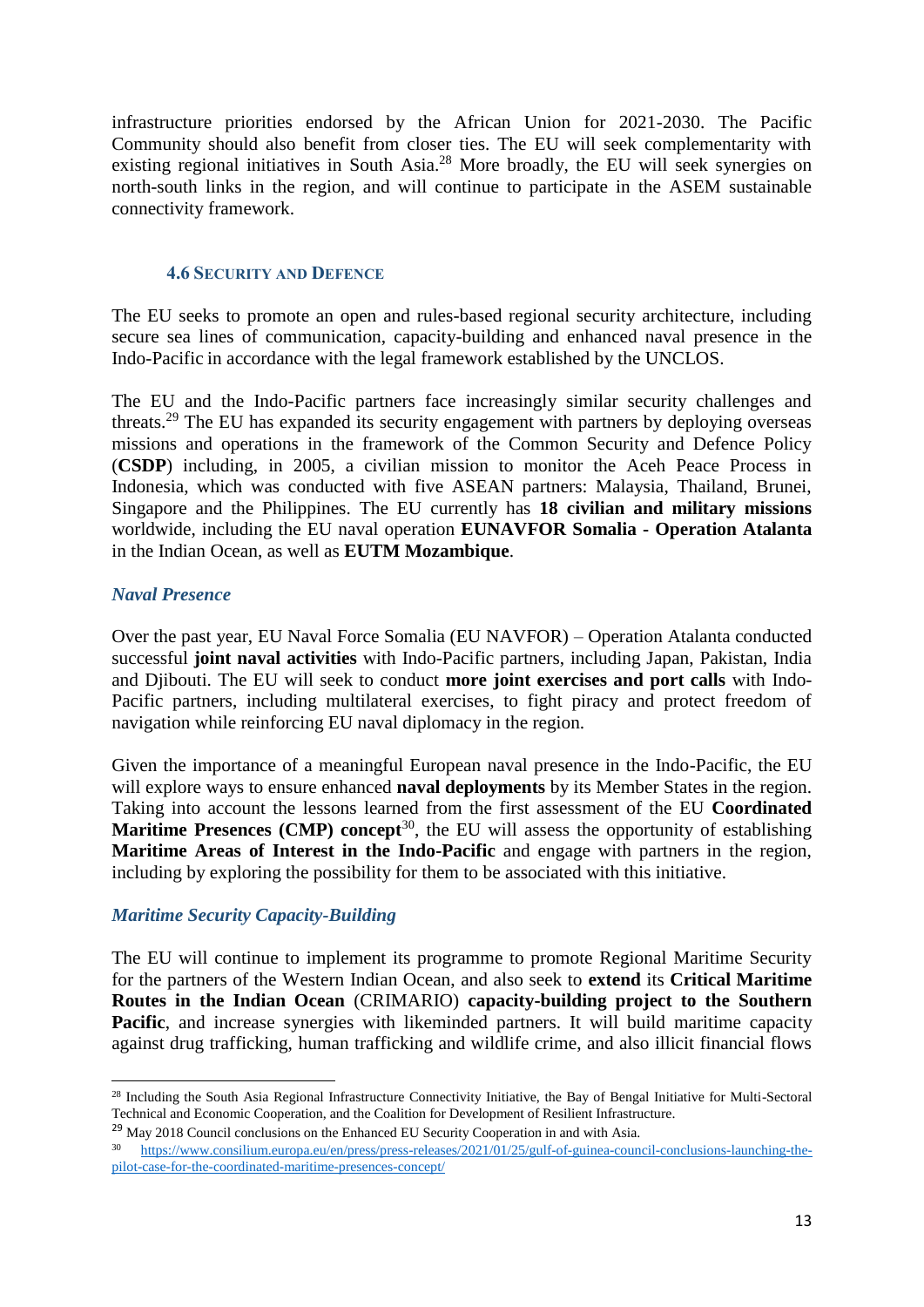linked to terrorism. The EU will also encourage the consolidation of information-sharing mechanisms through **information fusion centres,** including through the Indo-Pacific Regional Information Sharing (IORIS) platform.

## *Broadening our Partnerships*

The EU will seek to play a stronger role in the **ASEAN security architecture** and participate in the **ASEAN Defence Ministers Meeting Plus (ADMM+) structures and the East Asia Summit.** In addition, the EU will step up its engagement in other fora, such as the Indian Ocean Naval Symposium.

The EU will intensify its **dialogues** with partners on security and defence, including counterterrorism, cybersecurity, non-proliferation and disarmament, space and maritime security dialogues. In this context, it is deploying **military advisors** to EU Delegations in the region (to date to China and Indonesia). The EU will establish an EU Cyber Diplomacy Network, working with the EU Delegations, as well as with relevant Member States' embassies around the world.

The EU will also step up activities with partners under the project **Enhancing Security Cooperation in and with Asia (ESIWA)**, which covers counter-terrorism, cybersecurity, maritime security and crisis management. The pilot partners are India, Indonesia, Japan, the Republic of Korea, Singapore and Vietnam, with EU military experts already operating in Indonesia and in Vietnam.

Indo-Pacific partners have already contributed to EU CSDP missions and operations for **peace and stability**. The EU has concluded **Framework Participation Agreements** with Australia, the Republic of Korea, New Zealand and Vietnam. The EU will encourage greater participation of Indo-Pacific partners in CSDP missions and operations, seek to conclude Framework Participation Agreements with other Indo-Pacific partners, and, in addition, support Indo-Pacific partners' efforts to develop their own peacekeeping capacity.

#### *New Security Challenges*

**On cybersecurity**, the EU will strengthen capacity-building for partners to tackle cybercrime, making use of existing standards and cooperation mechanisms (namely the Council of Europe "Budapest Convention" on cybercrime), and to increase cyber-resilience. On **counter-terrorism**, it will take action to empower communities to counter violent extremism. The EU will also promote cooperation between Europol and law-enforcement agencies of partners.

The EU will cooperate with partners on **nuclear safety and non-proliferation of nuclear, chemical and biological weapons**. It will support the implementation and universalisation of the **Arms Trade Treaty**, and seek to develop multilateral initiatives on **arm export control and dual use export control** with likeminded partners. The EU Chemical, Biological, Radiological and Nuclear (CBRN) Risk Mitigation Centres of Excellence Initiative (EU CBRN CoE), has been cooperating with ASEAN countries since 2010. It will continue to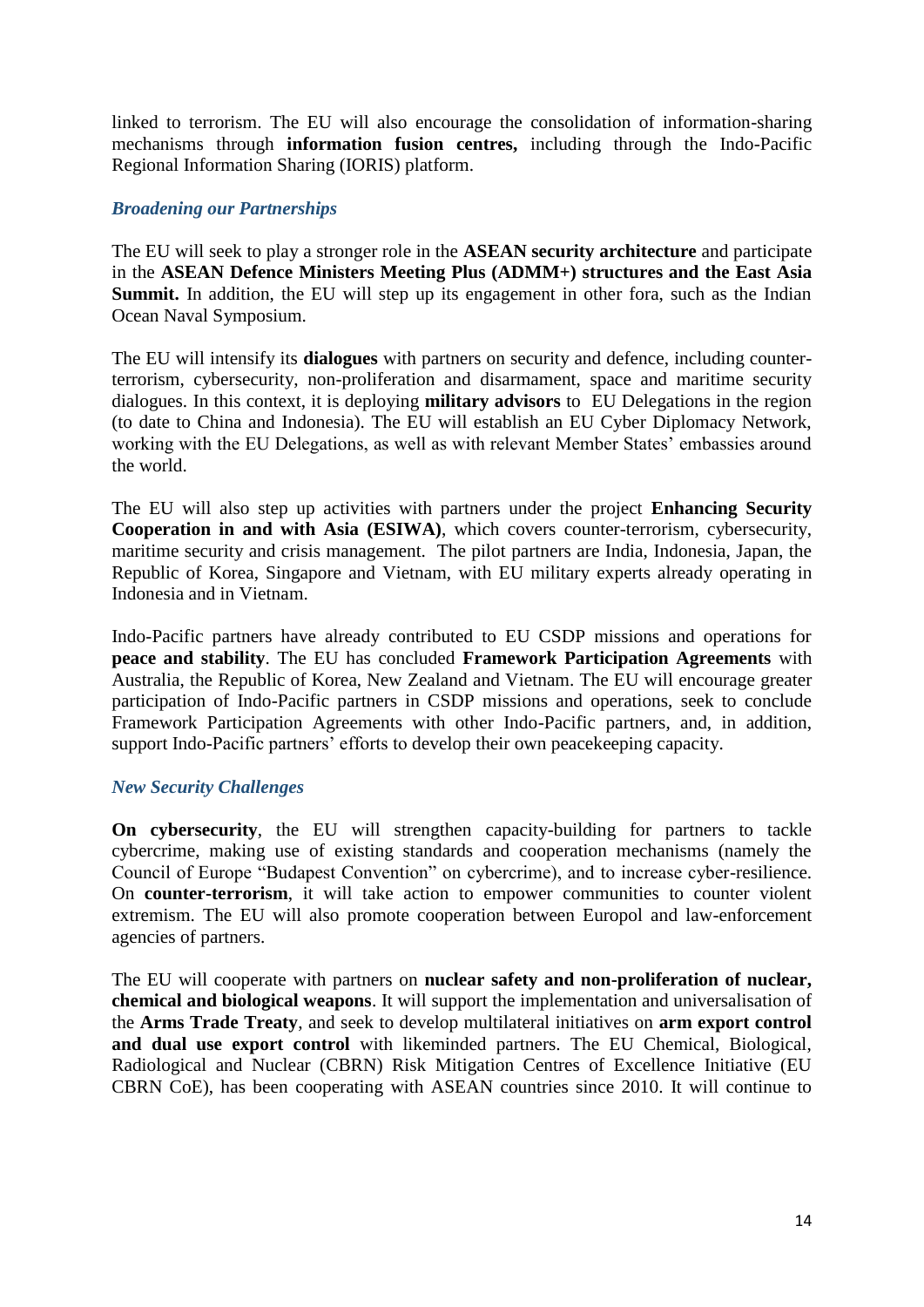support partners and regions in strengthening CBRN risk mitigation and all-hazards security governance, following a voluntary and demand-driven approach $31$ .

The EU will help combat foreign **information manipulation and interference** by state and non-state actors in the Indo-Pacific region through new tools aimed at identifying, analysing, assessing, countering and imposing costs on information manipulation. It will expand expert networks in the region, share information and experience with likeminded partners, and raise awareness of information manipulation and interference. Action in this field will include support for independent content for media outlets. This will help foster a pluralistic and factbased information environment, reduce dependence on state-controlled foreign outlets, and counter their impact.

## **4.7 HUMAN SECURITY**

## *Health*

1

The COVID-19 pandemic has revealed, worldwide, the weaknesses of healthcare systems, of epidemic response mechanisms and of research and manufacturing capacities in the field of viral diseases and vaccines. **Health has therefore become a key focus of our cooperation with many partners in the Indo-Pacific region**. The EU adopted two major regional programmes in 2020 to assist our partners in coping with the sanitary impact of the pandemic.

The EU will continue to work with all Indo-Pacific partners to ensure an effective multilateral response to the **COVID-19 and future global health crisis**. This would encompass:

- Helping low and middle-income Indo-Pacific partners to secure **access to the COVID-19 vaccine** through the **COVAX facility** and through other means. The EU has supported many countries in the region<sup>32</sup> by providing personal and medical equipment, medicines and health expertise. India will be a focus for cooperation, including on the quality of active pharmaceutical ingredients. The future EU Health emergency and preparedness response authority will cooperate closely with global partners to address international supply chains and expand global production capacity and access to medical countermeasures
- Enhanced multilateral cooperation in line with the EU Pharmaceutical Strategy to secure **safe and diverse pharmaceutical and health-related industrial supply chains,** to facilitate access to quality medicines and health products.
- Collaborative research for combating communicable diseases and improving access to medicines and health treatments. Under the **'Horizon Europe'** research programme, Indo-Pacific partners will be able to take part in EU-funded Research and Innovation actions.

<sup>31</sup> [https://europa.eu/cbrn-risk-mitigation/index\\_en](https://europa.eu/cbrn-risk-mitigation/index_en)

<sup>32</sup> Afghanistan, Bangladesh, Bhutan, Cambodia, Fiji, India, Indonesia, Kiribati, Lao People's Democratic Republic, Maldives, Mongolia, Nepal, Pakistan, Papua New Guinea, the Philippines, Samoa, Solomon Islands, Sri Lanka, Timor-Leste, Tonga, Tuvalu, Vanuatu and Vietnam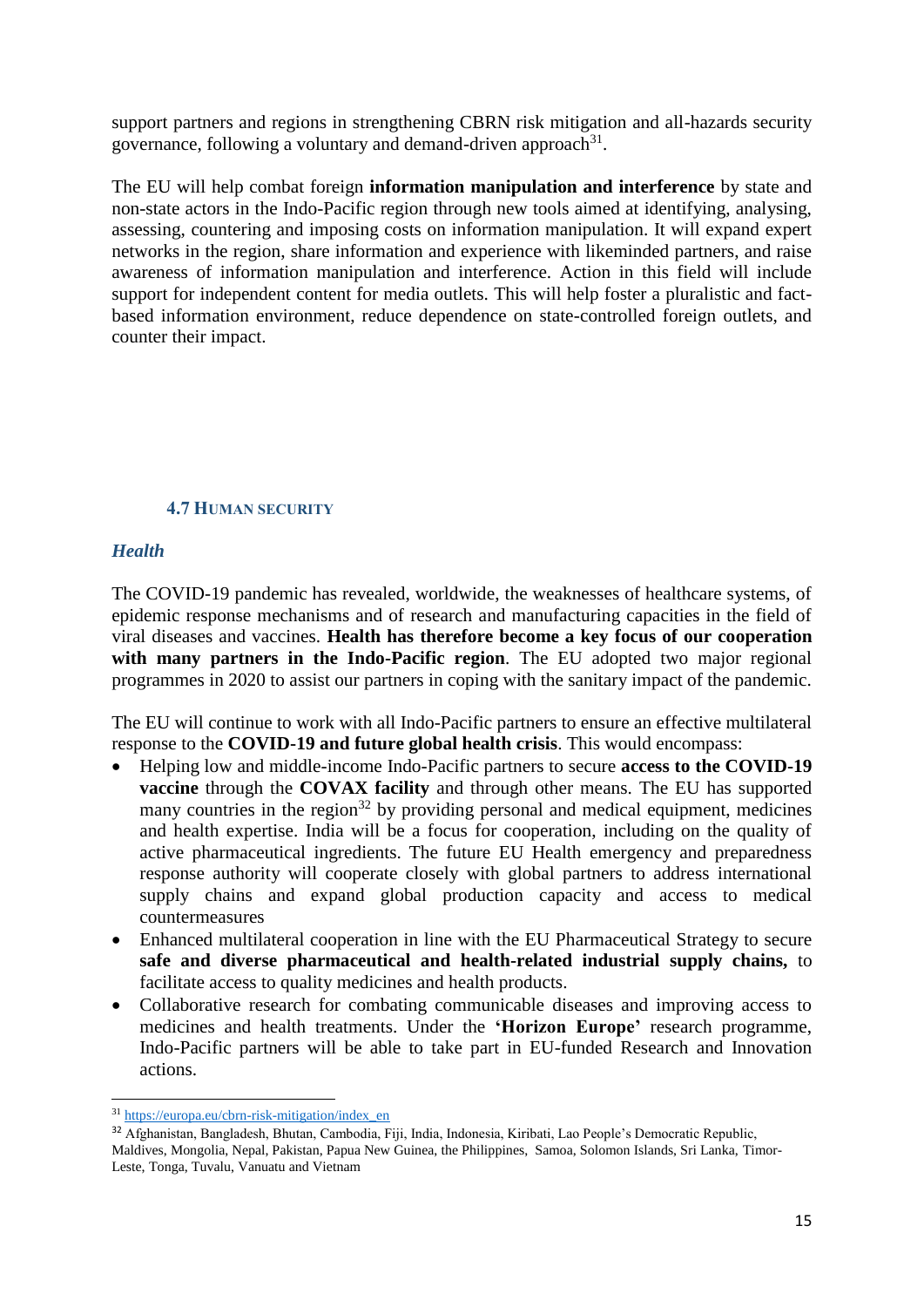- Connecting interested countries that have put in place interoperable COVID-19 certificate systems to **the EU Digital COVID Certificate**. The EU has made the technical specifications as well as underlying software publicly available in open source format.
- Supporting transformation towards healthy and sustainable **food systems**. The EU aims to enhance cooperation on its Farm to Fork and Biodiversity Strategies with like-minded partners. The EU intends to establish dialogues on sustainable food systems with interested Indo-Pacific partners (some of which are planning their own sustainability policies and programmes) or enter into bilateral and multilateral arrangements with a view to support collaboration on food safety, animal and plant health and sustainability.
- Working together to fight air pollution, especially in urban centres.

## *Reinforcing the EU's disaster risk reduction and preparedness engagement*

The Indo-Pacific region is highly exposed to natural and human-induced disasters. Climate change not only amplifies this exposure, but is also a threat multiplier that complicates and prolongs conflict situations, thus increasing humanitarian needs. In particular, anticipatory approaches to humanitarian action and early warning systems can help bolster the resilience of communities in vulnerable regions. The EU will use its Chairmanship of the Platform on Disaster Displacement in 2022 to promote global efforts to protect people displaced by disasters and climate change in the Indo-Pacific.

For the last 25 years, the EU has been working with actors in the region on disaster preparedness and response - including Afghanistan, Pakistan, Iran, Mozambique, Bangladesh, Myanmar, Philippines, Nepal and some ASEAN countries most affected by natural and human-induced disasters. The EU has provided relief items or emergency teams in response to emergencies or disasters and will continue to support disaster management capacity building with organisations like the ASEAN Coordinating Centre for Humanitarian Assistance (**AHA Centre**). Actions in the context of the Coalition for Disaster Resilient Infrastructure will also be considered.

The European Global Navigation Satellite system will offer a new service to broadcast alert messages using the Galileo infrastructure. Collaboration is ongoing with Japan towards a common emergency message format. The EU's Copernicus Emergency Management Service continues to assist relief effort of Indo-Pacific countries and provides early warning and monitoring information on floods, droughts and forest fires.

## **5. IMPLEMENTING THE AGENDA: KEY ACTIONS**

The EU will mainstream this strategy into existing dialogues with its regional and multilateral partners, and coordinate approaches to the Indo-Pacific with EU Member States. Its implementation will be enhanced by summits, ministerial meetings, dialogues and future agreements with partners in the region. The European Parliament will be kept fully informed.

**The implementation of the Strategy will be financed from a number of sources** – including the Neighbourhood, Development and International Cooperation Instrument (NDICI) – Global Europe, – in accordance with its scope. The EU will maximise the impact of its budget by implementing guarantees and blended finance instruments supported by the European Fund for Sustainable Development "Plus" to ensure broad-based mobilisation of